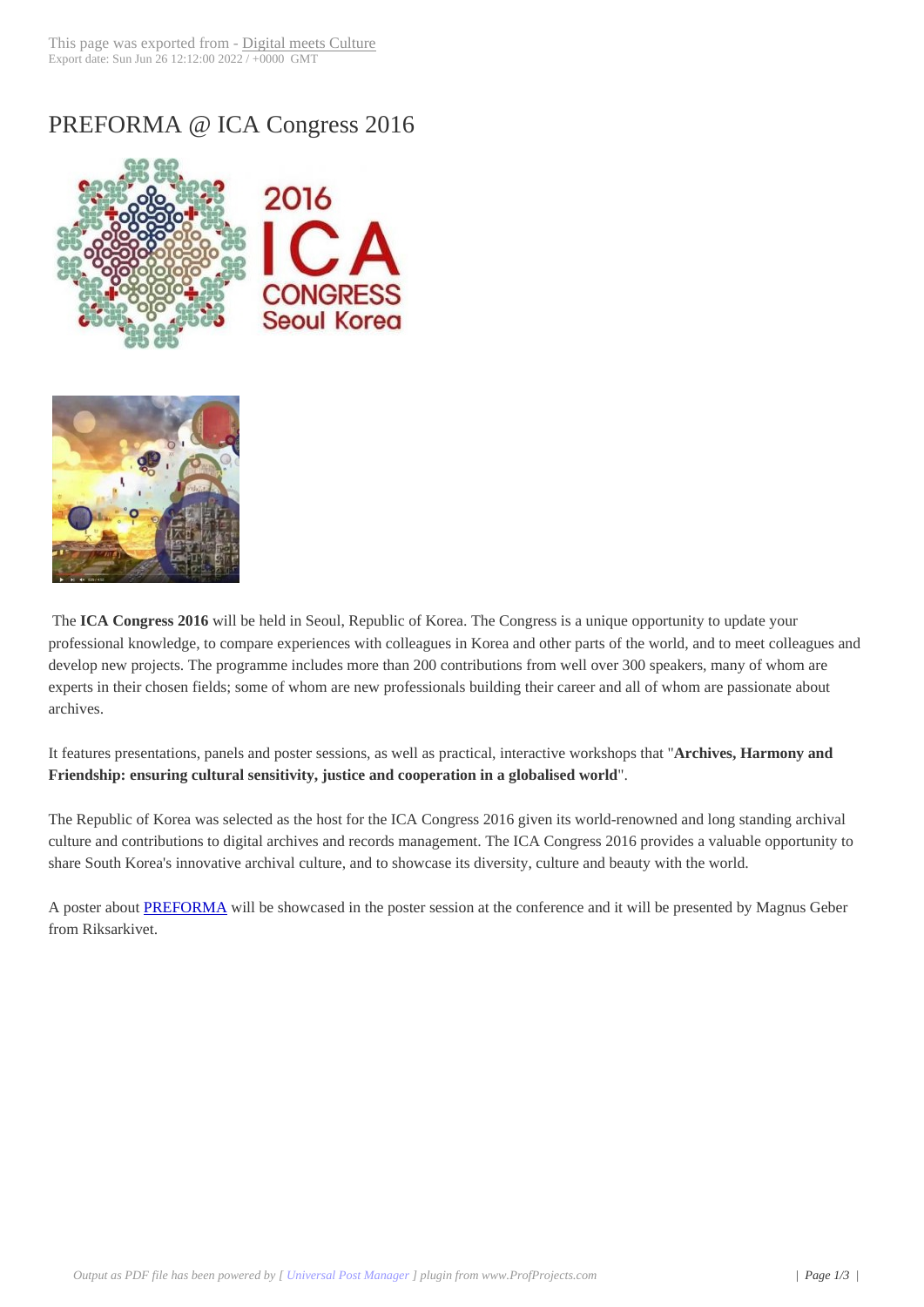

For further information visit the Conference website.





## **About ICA**



 The International Council on Archives (ICA) is dedicated to the effective management of records and the preservation, care and use of the world's archival heritage through its representation of records and archive professionals across the globe. Archives are an incredible resource. They are the documentary by-product of human activity and as such are an irreplaceable witness to past events, underpinning democracy, the identity of individuals and communities, and human rights. But they are also fragile and vulnerable. The [ICA strives to protect and ensure access t](http://www.ica.org/)o archives through advocacy, setting standards, professional development, and enabling dialogue between archivists, policy makers, creators and users of archives.

The ICA is a neutral, non-governmental organisation, funded by its membership, which operates through the activities of that diverse membership. For over sixty years ICA has united archival institutions and practitioners across the globe to advocate for good archival management and the physical protection of recorded heritage, to produce reputable standards and best practices, and to encourage dialogue, exchange, and transmission of this knowledge and expertise across national borders. With approximately 1600 members in 199 countries and territories the Council's ethos is to harness the cultural diversity of its membership to deliver effective solutions and a flexible, imaginative profession.